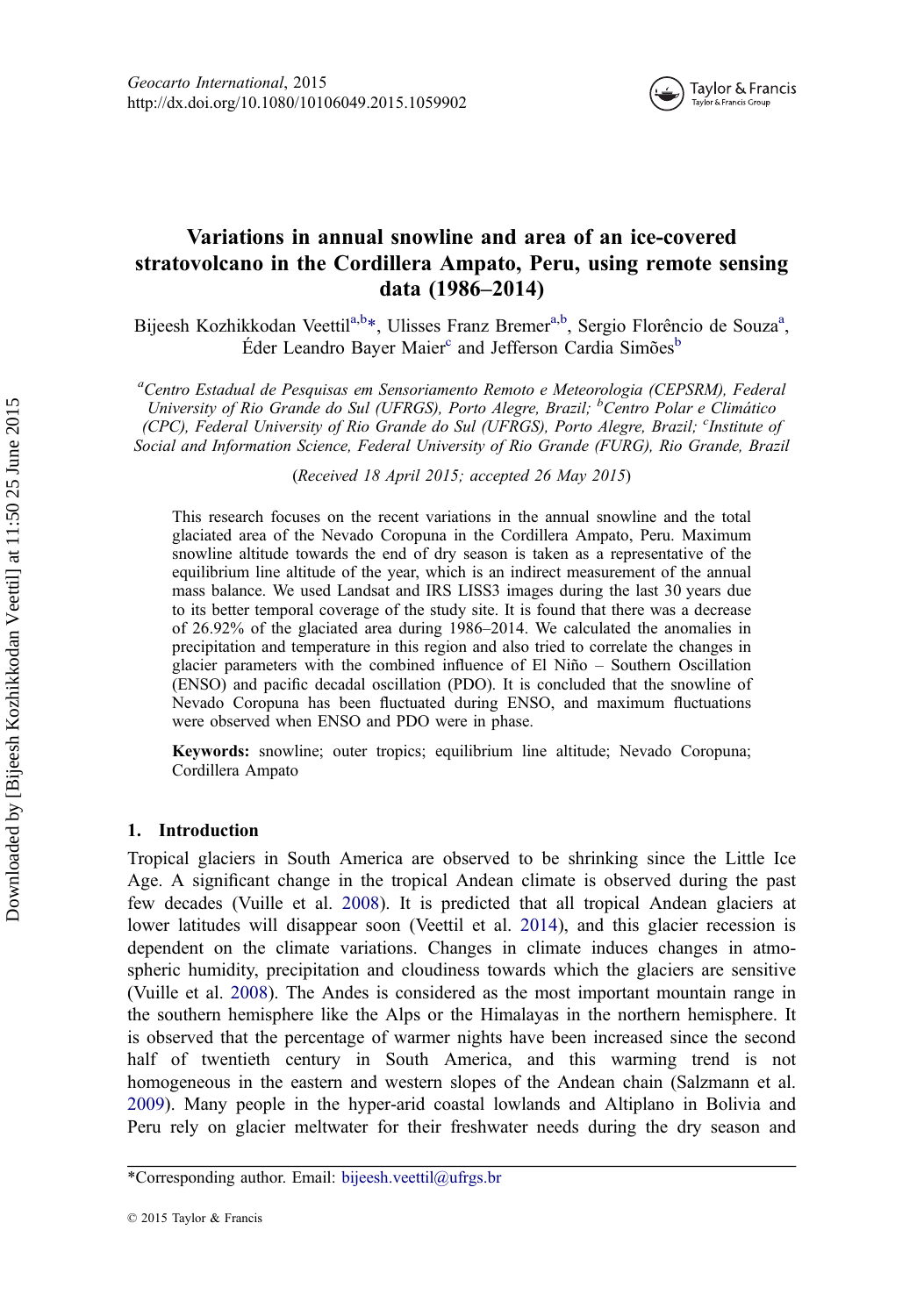hence mountain glaciers can be considered as freshwater buffers in this region. Tropical mountain glaciers are considered as indicators of climate change as they grow or shrink with climate imbalances (Vuille et al. [2008](#page-12-0)). Tropical Andes (between 10°N and 16°S) is one of the suitable locations to study the climate change influence on tropical glaciers because these glaciers are subjected to higher daily temperature variations than annual temperature variation. Vuille et al. ([2000\)](#page-12-0) proposed that the rainfall variability towards the east of the equatorial Andes related more to the tropical Atlantic circulation anomalies than those in the Pacific. Another point on precipitation variability in the Andes is that the precipitation rate increases with altitude and observed particularly in the high altitude Ecuadorian Andes (Garreaud [2009\)](#page-11-0). Precipitation is one of the variables that determine the growth/mass loss of glaciers in the tropical region and it is worthwhile to understand how the precipitation varies in this region of the Andes. It is also noted that the precipitation near the glaciers within the Amazon basin is higher compared to those near the Pacific (Veettil et al. [2014](#page-12-0)). The anomalies in temperature and precipitation associated with El Niño – Southern Oscillation (ENSO) were found to be weakening towards the Altiplano (Garreaud [2009\)](#page-11-0).

The Peruvian Andes accommodates about 70% of the tropical glaciers (Vuille et al. [2008\)](#page-12-0) and is the most extensive ice-covered tropical mountain range. An increase of about 0.1 °C per decade in the air temperature is reported in the central Andes (Vuille et al. [2008\)](#page-12-0). The land cover in Peru can be divided into three geographical regions: Pacific coast, Cordillera of the Andes and the Amazonian forest (Chevallier et al. [2011\)](#page-11-0). The Peruvian climate is highly influenced by the Andean mountain chain. Changes in the equilibrium line altitude (ELA) denote an immediate change in the mass balance of the glacier and a continuous change in ELA can be used to estimate the climate trend in that region on an interannual scale. It is identified that the ENSO and other global scale phenomena such as the pacific decadal oscillation (PDO) influence the Andean climate differently along its length (Garreaud [2009](#page-11-0); Veettil et al. [2014](#page-12-0)). ENSO dominates in the Tropical Pacific in the southern hemisphere whereas PDO dominates in the North Pacific. It is known for ages that El Niño years were followed by decreased precipitation over northern South America. This is due to the inhibition of moisture transport from the Amazon basin due to strong westerly wind during El Niño (Vuille [2013](#page-12-0)). It is also noted that the river discharge during strong El Niño periods were higher towards northern Peru compared to those in the south (Lavado-Casimiro et al. [2013\)](#page-11-0). Unfortunately, many of the hydrometeorological stations in Peru are discontinuous or not existing at present. Ice core records from Peru show a direct correlation between ENSO and glacier mass balance in the Peruvian Andes (Henderson et al. [1999;](#page-11-0) Thompson [2000](#page-12-0); Herreros et al. [2009](#page-11-0)). Many papers are available on the fact that smaller glaciers in the Cordillera Blanca in Peru are disappearing recently (Racoviteanu et al. [2008;](#page-12-0) Salzmann et al. [2009](#page-12-0); Rabatel et al. [2013\)](#page-12-0). The Quelccaya ice cap in Peru is having one of the well-documented ice core records in the world (Thompson [2000](#page-12-0)).

Due to the availability of SPOT and Landsat series of images, it is possible to understand the overall decline in the glaciarized area in the Cordillera Blanca since the early 1970s (Vuille et al. [2008\)](#page-12-0). Studies based on remote sensing have predicted that many glaciers in Peru, such as Yanamarey Glacier, would disappear within a decade (Huh et al. [2012](#page-11-0)). In this study, we calculated the annual changes in the area and annual snowline of a glaciated stratovolcano – Nevado Coropuna – in the Cordillera Ampato of Peru and tried to understand how these two glacier parameters changed with the phase changes of ENSO and PDO.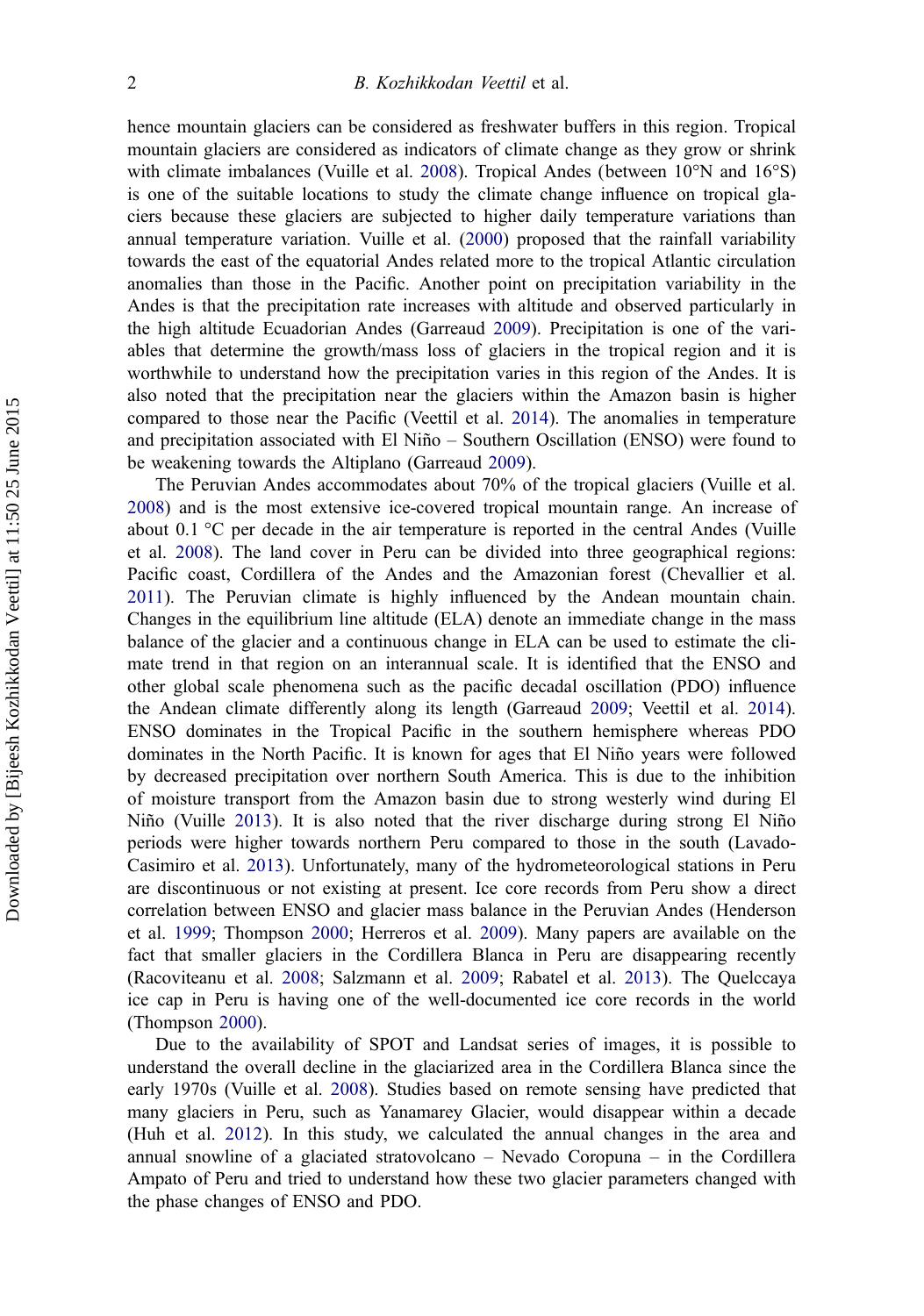### 2. Study site and climate conditions

The Nevado Coropuna (Lat: 15°24′-15°51′ S; Long: 71°51′-73°00′ W) in the central volcanic zone (CVZ) in the Cordillera Ampato, southern Peru, is considered in this research (Figure [1](#page-3-0)). Cordillera Ampato is consisted of 93 glaciers with an average thickness of about 35 m and a total surface area of  $146.73 \text{ km}^2$  based on aerial photography in 1962. The Nevado Coropuna is the highest peak (6426 m asl) in the Cordillera Ampato and the highest stratovolcano in Peru (Racoviteanu et al. [2007](#page-12-0)). Many people in the northern–western part of Arequipa city depend on the glacier melt water supply from Nevado Coropuna. Recent glacier shrinkage in the Cordilleras of Peruvian Andes is reported to be started in the second half of 1980s (Salzmann et al. [2012](#page-12-0)). Racoviteanu et al. [\(2007](#page-12-0)) found that the size of the Coropuna was decreasing from  $82.6 \text{ km}^2$  in  $1962$  to  $60.8 \text{ km}^2$  in 2000. Mass balance of glaciers in this region depends highly on the variations in precipitation (Wagnon et al. [1999\)](#page-12-0).

Precipitation in the Coropuna region depends mainly on the easterly circulation of air masses from the tropical Atlantic Ocean (Herreros et al. [2009](#page-11-0)). However, the Pacific atmospheric circulation patterns are also having a significant role in determining the climate in this region. Like other glaciers in the subtropics and outer tropics, Nevado Coropuna is also having an ELA above the  $0^{\circ}$ C isotherm, whereas those in the inner tropics are close to the 0 °C isotherm. Glaciers situated in the outer tropics and the subtropics are thus considered as temperature-insensitive (Kaser [1999](#page-11-0)). The east of the Atlantic Ocean and the Amazon basin control the precipitation in the tropical Andes, mainly by the seasonal easterly winds (Vuille  $&$  Keimig [2004\)](#page-12-0). There are 15 meteorological stations operated by the Peruvian national meteorological and hydrological service within 60 km of the study site. Seasonal variation in temperature is small whereas that in precipitation is higher and about 70–90% of the precipitation occurs during the austral summer (December–March). Dry season in the tropical Andes of Peru is during the austral winter. Higher precipitation rates were observed on the east-facing slopes than the west-oriented ones, probably due to higher moisture transport from the Amazon basin. Decreased precipitation rates were observed during strong El Niño events during 1982–1983 and 1992 whereas a strong El Niño in 1997 was found to be not interfered with the observed precipitation rates (Herreros et al. [2009\)](#page-11-0). Unfortunately, many of the meteorological and hydrological stations in this region stopped functioning or having incomplete data-sets. Figure [2](#page-4-0) shows the monthly mean precipitation (MMP) at the Coropuna region derived from various meteorological stations near the Nevado Coropuna.

Various studies focused on monitoring the changes in glaciated area, ice volume or ice thickness of the Nevado Coropuna using remote sensing and GIS techniques (Racoviteanu et al. [2007;](#page-12-0) Peduzzi et al. [2010](#page-12-0); Ubeda [2011\)](#page-12-0). There are previous studies on the snowline variations of the Nevado Coropuna and other glaciers in the central Andes during the late Pleistocene (Bromley et al. [2009, 2011\)](#page-11-0). The effects of recent warming in the tropics on the Nevado Coropuna using ice core records was published recently by Herreros et al. [\(2009](#page-11-0)). In this study, we used remotely sensed satellite images and digital elevation models (DEM) for monitoring the changes in the snowline altitude (SLA) of the Nevado Coropuna and also to calculate the annual changes in the area towards the end of the dry season (May–September). We also used precipitation and air temperature data from the University of Delaware.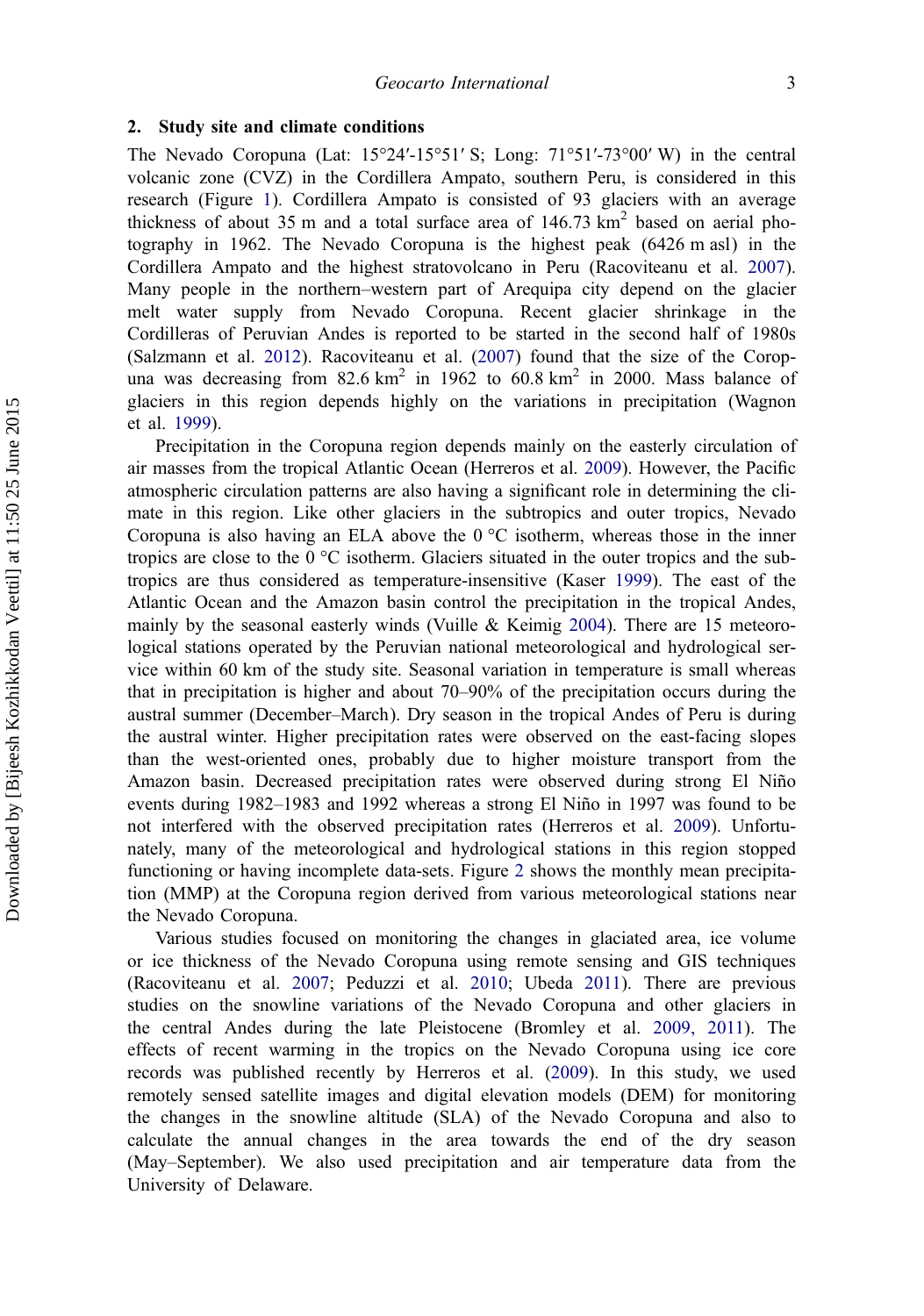<span id="page-3-0"></span>

Figure 1. (A) Altitude distribution in Peru and the location of the Nevado Coropuna. (B) Selected glaciers for calculating the highest annual snowline.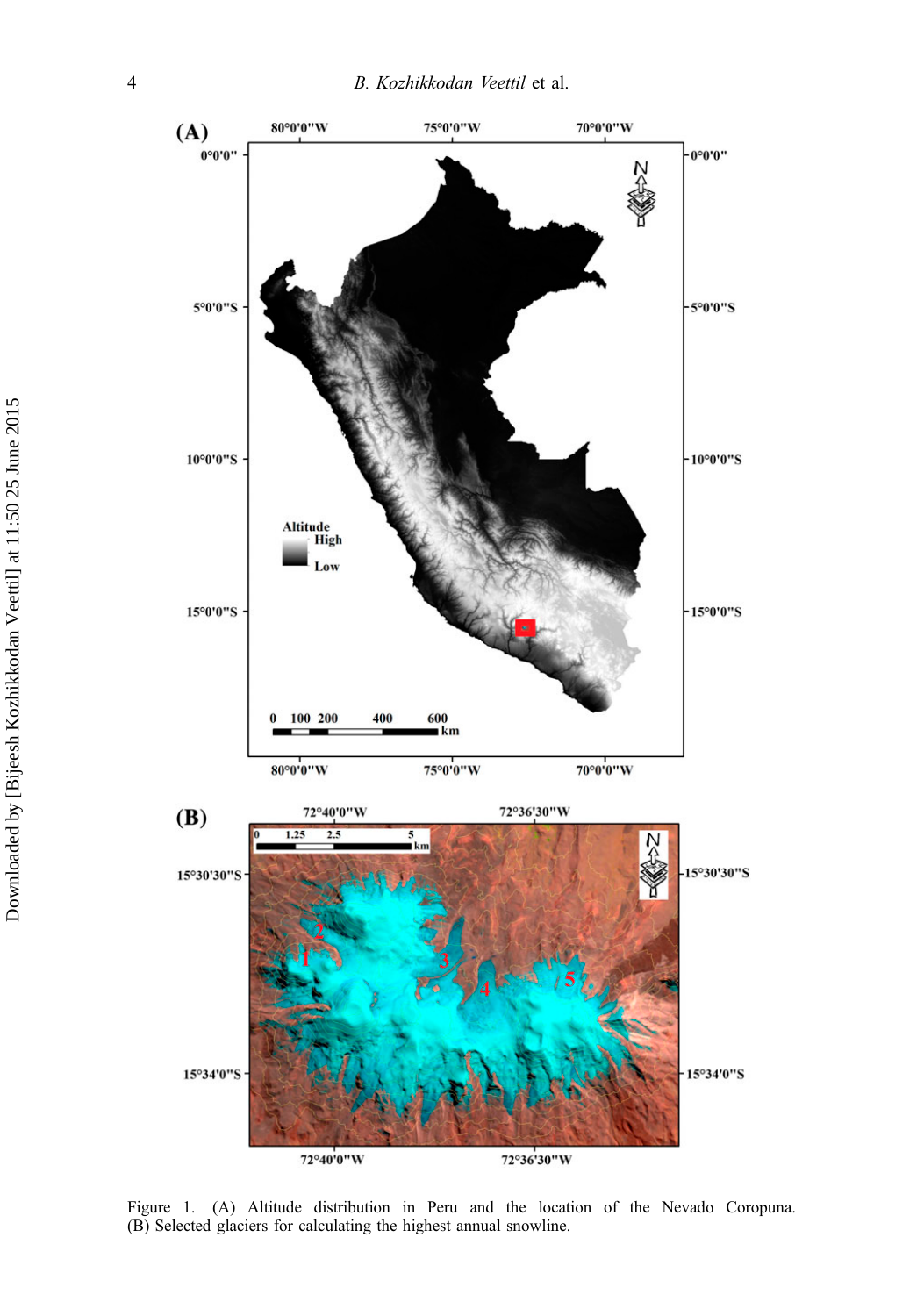<span id="page-4-0"></span>

Figure 2. MMP measured by the meteorological stations near the Nevado Coropuna. Source: Silverio [2005](#page-12-0).

#### 3. Data-sets

Landsat series of data are proved to be excellent in monitoring glacier surfaces, and many studies exist on the application of Landsat data in glaciology (Aniya et al. [2000](#page-11-0); Albert [2002](#page-11-0); Bamber & Rivera [2007;](#page-11-0) Racoviteanu et al. [2008](#page-12-0)) . Landsat bands in the VNIR contain the most valuable information to distinguish glacier surface characteristics (Pope & Rees [2014](#page-12-0)). Landsat series images (except Landsat 1–4) are having a spatial resolution of 30 m in the multispectral channels and only these wavelengths are used in this research. We also used an LISS3 image (spatial resolution: 23.5 m) from IRS-P6 in 2012 due to the discontinuity of the Landsat data in the same year. Other than multispectral images, we used DEM from ASTER GDEM V2 for calculating the surface properties of the study site. The DEM used here is having a vertical accuracy of approximately 20 m, which is having the same order of magnitude as the surface lowering and hence an altitudinal correction was not necessary (Rabatel et al. [2012](#page-12-0)). Moreover, the artefacts in SRTM caused by the penetration of C band in to the snow is absent in the ASTER GDEM.

In order to understand the influence of variabilities in the precipitation and temperature on the glacier mass loss in the study site, we used precipitation and temperature data from multiple sources for comparison. We used meteorological data from the University of Delaware in the form of gridded data-sets as well as from Servicio Nacional de Meteorología y Hydrología del Perú (SENAMHI). The gridded data-sets from Delaware are having a lat-long resolution of 0.5° × 0.5°. Ocean Niño Indices and PDO indices were downloaded from NOAA ([http://www.cpc.ncep.noaa.gov\)](http://www.cpc.ncep.noaa.gov).

#### 4. Methodology and results

Identification of snow and ice using remote sensing is easy in theory, but in practice, it is not so straightforward (Albert [2002](#page-11-0)). This is because the spectral response of snow and ice varies with the quantity of impurities and meltwater above the ice and albedo changes with the ageing. Two satellite systems used for the last few decades, Landsat and SPOT, suffered from spatial and spectral resolution constraints, respectively. One of the drawbacks of using satellite images is that specific algorithms may be needed for images from place to place or season to season. Methods using Landsat series of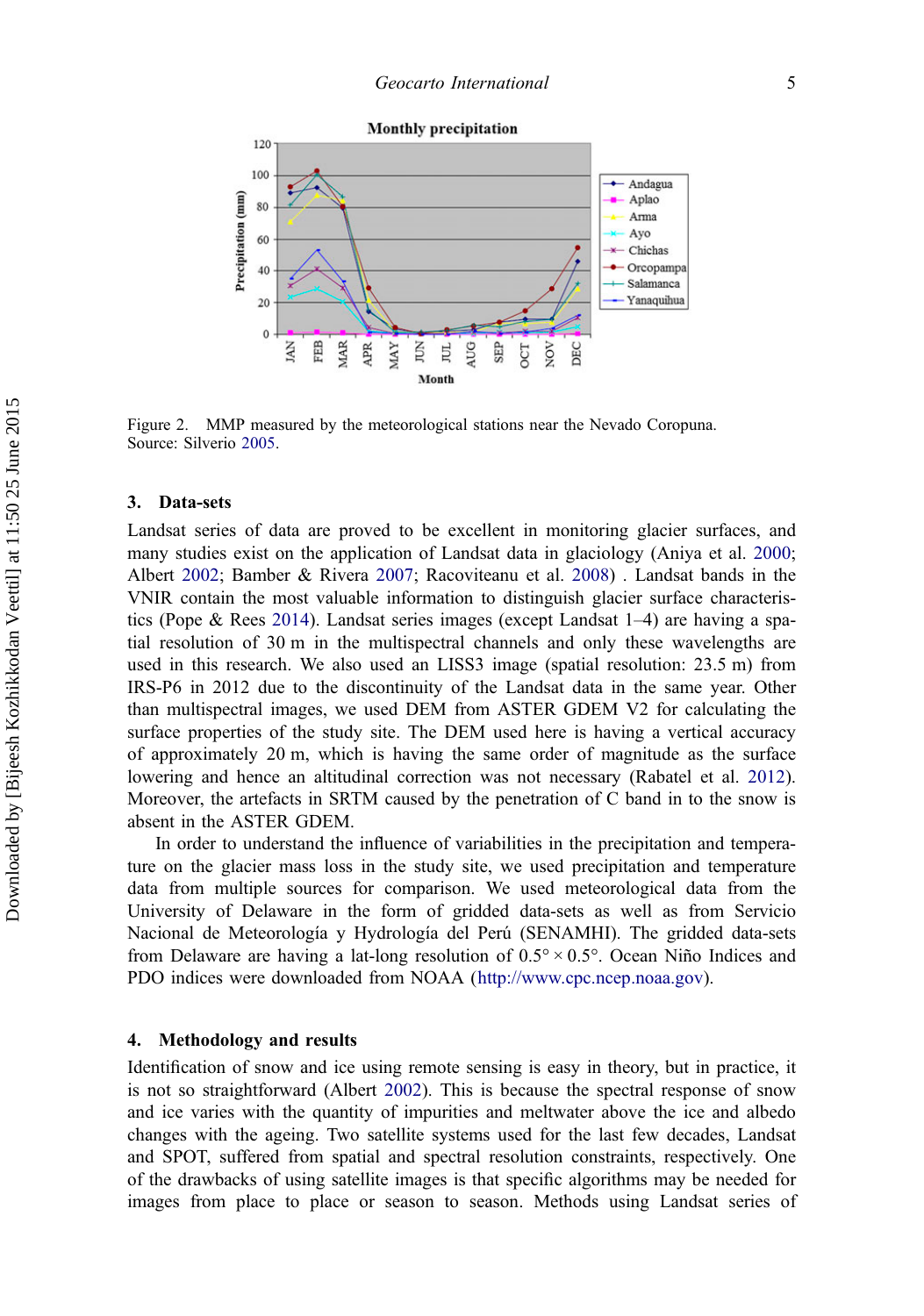images vary from simple false-colour composite and band ratios to principal component analysis, indices and object-oriented image analysis. In order to assure the accuracy and reduce the error, atmospherically corrected images were co-registered before further processing. One of the most efficient methods to map glaciers is the manual delineation. However, manual delineation is not applied here because a large number of images were used. We calculated the annual changes in the minimum area during the dry season and the maximum snowline from 1986 to 2014 to understand the influence of climatic perturbations on the Nevado Coropuna. In order to understand the glacier recession due to climate forcing, some of the variables such as atmospheric circulation and anomalies in temperature and precipitation are relevant. We calculated the anomalies in temperature and precipitation at the study site during the last 50 years and also considered two ocean-atmospheric phenomena in the Pacific – ENSO and PDO.

#### 4.1. Variations in the annual minimum area of the Nevado Coropuna

The area of the glaciated surface and SLA can be used to understand the influence of climate change on glaciers in the outer tropics and subtropics. We tried to make sure that the images used were acquired towards the end of dry season (May–September) and images are cloud-free. In order to discriminate ice and other objects, we calculated normalized difference snow indices (NDSI) from Landsat and LISS3 images (Equations 1 and 2, respectively). NDSI images were calculated from the green (TM2:  $0.52-0.60 \mu m$ ) and mid-infrared (TM5:  $1.55 - 1.75 \mu m$ ) channels.

$$
NDSI = [(TM2 - TM5)/(TM2 + (TM5)] \tag{1}
$$

$$
NDSI = [(Band1 – Band4)/(Band1 + Band4)] \tag{2}
$$

Glacier area can be calculated by applying a suitable threshold to the NDSI images. The threshold value to be applied to delineate glacier margin may vary from place to place and even from image to image (Wang  $\&$  Li [2003](#page-12-0)). In this research, we used a threshold between 0.45 and 0.55 for Landsat images and 0.75 to 0.85 for the LISS3 images. By applying a suitable threshold, NDSI images can be used even when thin clouds are present in the image (Sidjak  $&$  Wheate [1999\)](#page-12-0). Due to its robustness and easiness to apply, particularly when a large number of images are to be processed, Racoviteanu et al. ([2008](#page-12-0)) used the NDSI method in the Cordillera Blanca. The observed changes in the annual minimum area of Nevado Coropuna during 1986–2014 are graphically represented in Figure [3.](#page-6-0)

It is seen from the Figure [3](#page-6-0) that there was a decrease of 26.92% of the total glaciated area of the Nevado Coropuna from 1986 to 2014. There was a rapid decrease in the area during the El Niño episodes during 1997–1998, 2004–2005 and 2009–2010. It is also noticed that there was an increase in the area during the La Niña episodes in 1998–1999, 2001–2002 and 2010–2011. This indicates that the response of mountain glaciers to the ENSO in the Cordillera Ampato is rapid (whereas glaciers in Bolivia or Ecuador were found to show a delayed response towards ENSO). However, length (horizontal) changes in the terminus may or may not represent a change in the mass balance when the ice thickness is unknown (Bamber & Rivera [2007](#page-11-0)) or the case of surging glaciers (Aniya et al. [2000\)](#page-11-0) and hence we considered another parameter – annual maximum snowline – which is given in the next subsection. From a glaciological viewpoint, aerial changes are more useful on decadal scales than annual basis when considering a long-term global climate change influence.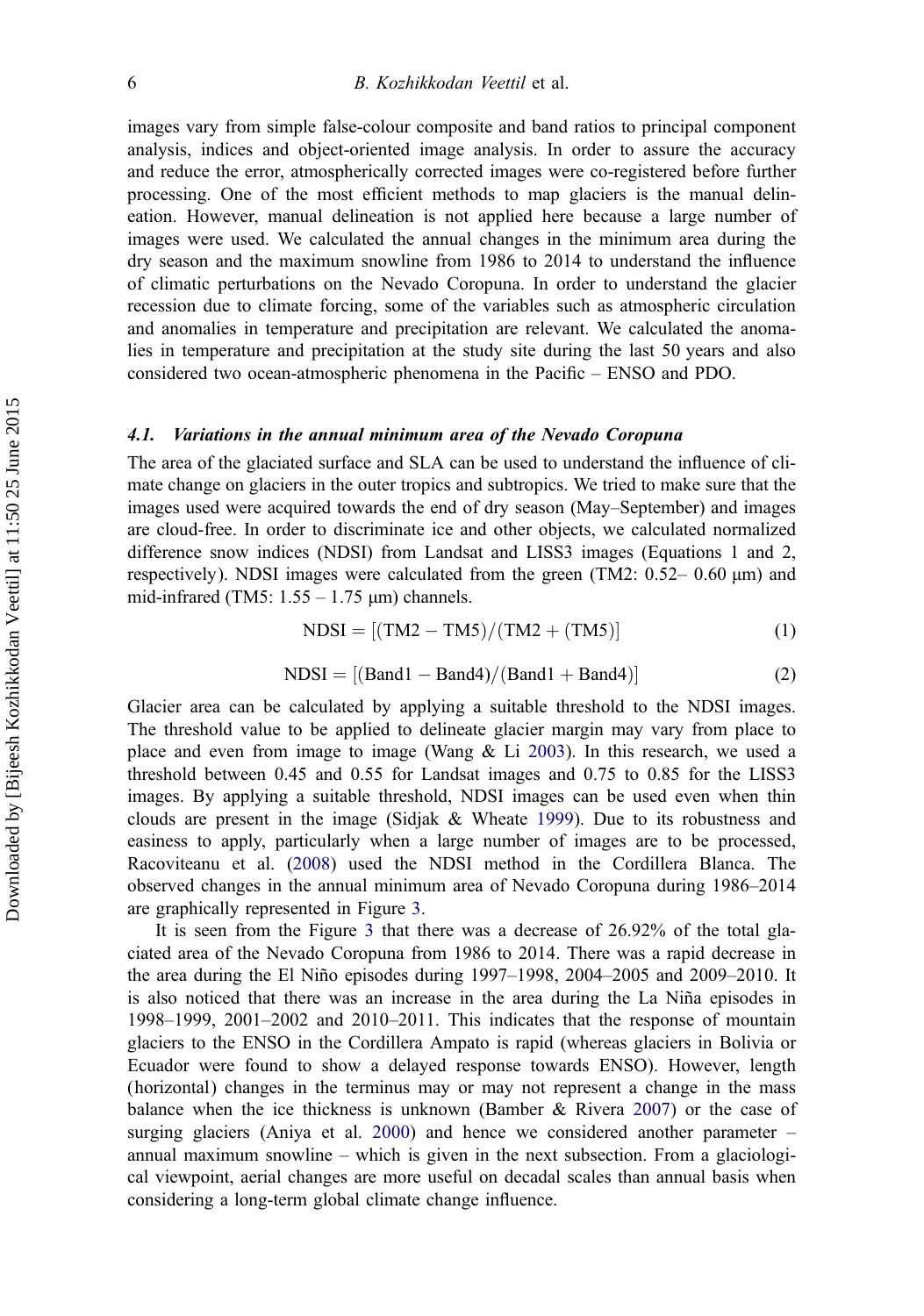<span id="page-6-0"></span>

Figure 3. Changes in the annual minimum area of the Nevado Coropuna (1986–2014).



Figure 4. Variations in the annual snowline of selected glaciers (1986–2014).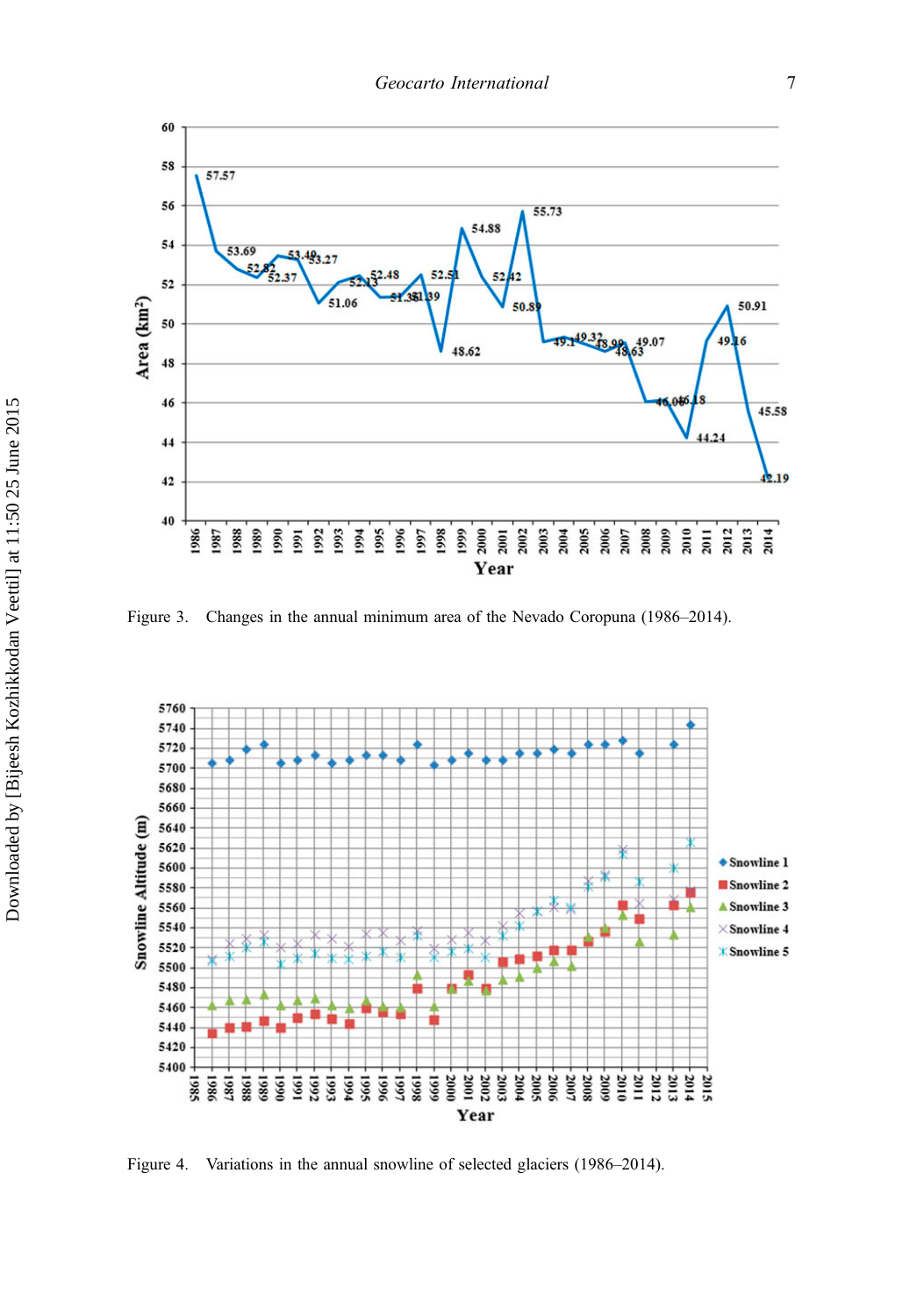# <span id="page-7-0"></span>4.2. Variations in the annual snowline maximum during dry season

The SLA was calculated based on Rabatel et al. [\(2012](#page-12-0)). The highest SLA calculated towards the end of dry season (May–September) can be taken as a representative of the ELA (Rabatel et al. [2012\)](#page-12-0), particularly in the outer tropics and the subtropics. Based on comparison and validation with field data on Glaciar Zongo in Bolivia and Glaciar



Figure 5. (A) Anomaly in precipitation; (B) Anomaly in temperature.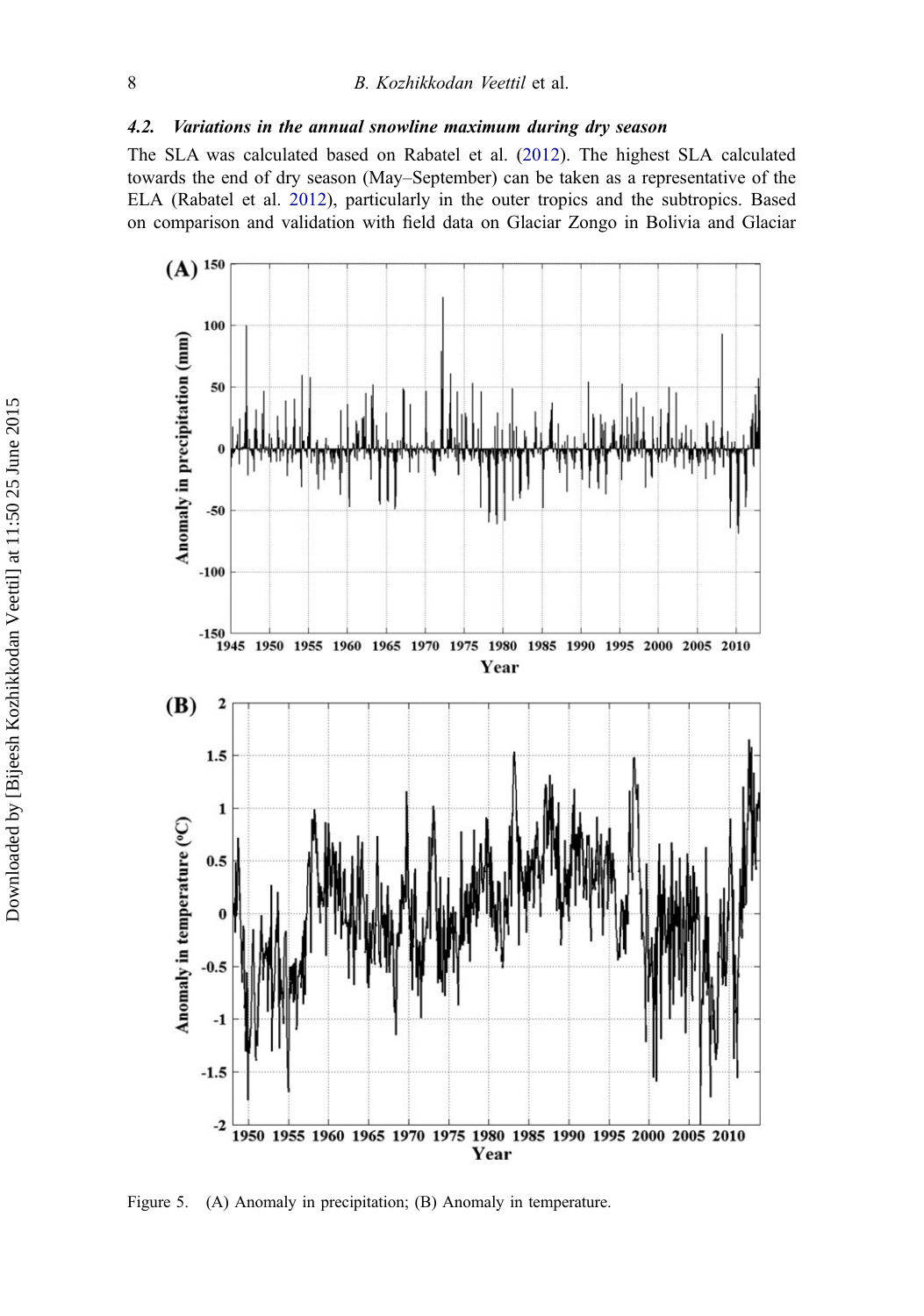Artesonraju in Peru, it is found that SLA is a good proxy for ELA and hence can be used to measure annual mass balance changes (Rabatel et al. [2012\)](#page-12-0). In contrast to inner tropics, there is a strong seasonality of precipitation in the outer tropics and hence we can use the maximum SLA during the dry season as a representative of ELA of the year. In order to calculate SLA of the selected glaciers (Figure [1](#page-3-0)(B)) from Landsat images, 5-4-2 false-colour composite images were created and certain threshold values were applied to TM2 and TM4. The threshold applied to TM4 may vary from 60 to 135 and for TM2, it vary from 80 to 160. The calculated annual snowlines of selected glaciers of the Nevado Coropuna during 1986–2014 are given in Figure [4.](#page-6-0) It is seen that there was an increasing trend in the SLA during this period and the snowline fluctuations were 'disturbed' with the ENSO and PDO phase changes. It is also seen that the glacier with the highest SLA studied (snowline  $1 > 5700 \text{ m}$ ) showed less fluctuations compared to others due to high altitude, which is normal at higher altitudes due to lower temperature and higher snowfall. The highest snowline may not be at the end of the hydrological year (Rabatel et al. [2012](#page-12-0)) and it depends on seasonal snowfall, if occurred.

#### 4.3. Calculating the anomalies in precipitation and temperature at the study area

We calculated the anomalies in the precipitation and the temperature near the Neva proven do Coropuna since 1950s using the data-sets from the University of Delaware (Figures [5](#page-7-0)(A) and (B)). We applied linear interpolation to the gridded data-sets in MATLAB to plot the anomalies. We used only one cell each for temperature and precipitation, which covers the entire study site, to plot the anomaly due to its resolution  $(0.5^{\circ} \times 0.5^{\circ})$  lat-long). We also plotted the ENSO and PDO indices (Figure 6) during 1979–2014 to observe whether the changes in precipitation and temperature at the study site varied with the phase changes of ENSO and PDO. It is noted that a positive regime of PDO has prevailed from the late 1970 to 2008 then started an interrupted cold regime, which is not usual compared to normal patterns of PDO that persists for decades.

A strong correlation between ENSO (and PDO) indices and the calculated anomalies in precipitation is absent in the study region. However, the changes in the annual



Figure 6. PDO and ENSO indices (1979–2014).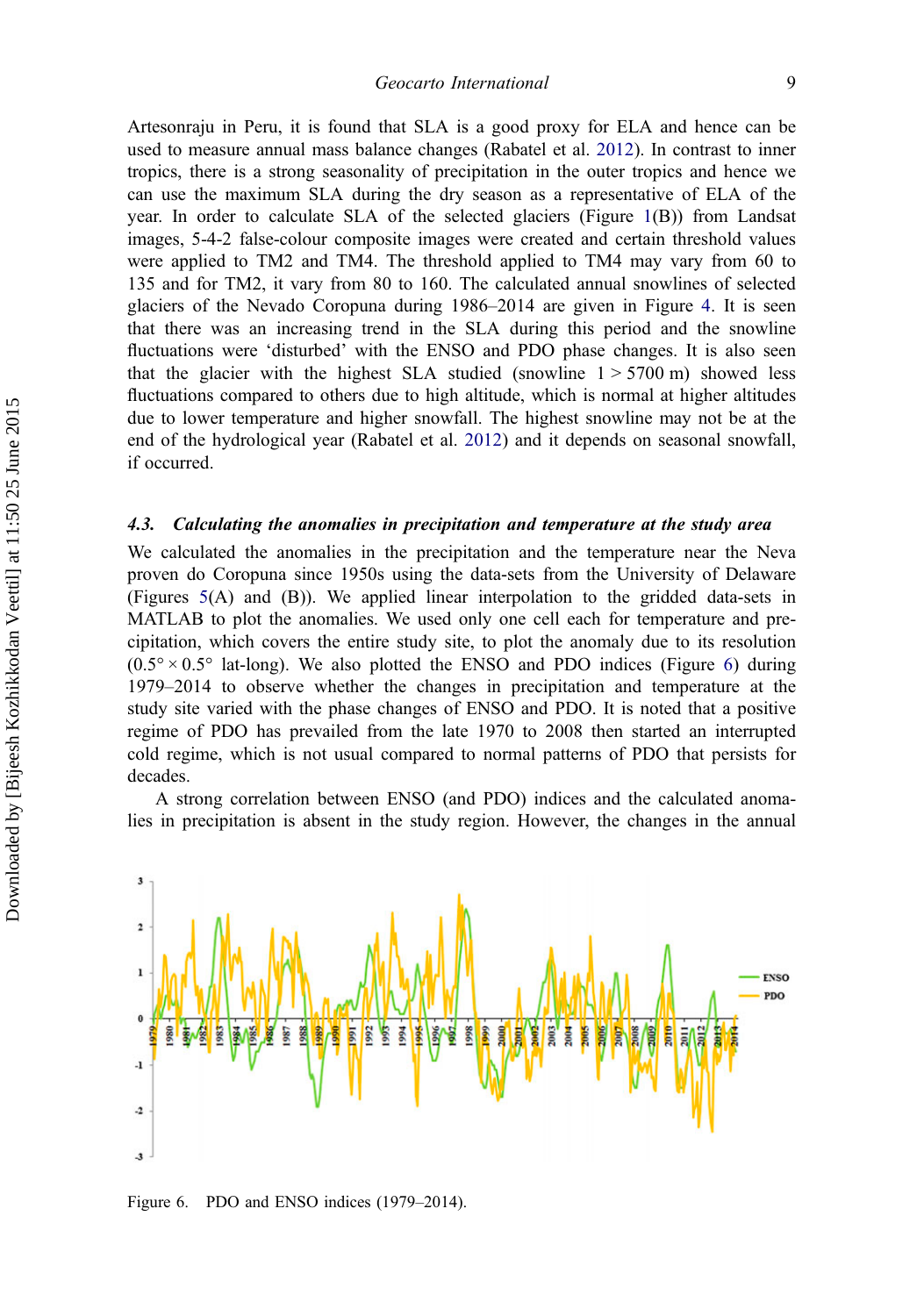snowline and area of the glaciated region fluctuated heavily with the phase changes of ENSO and PDO and the temperature anomaly has also shown variations during strong ENSO conditions.

#### 5. Discussion

The overall decrease in the glaciated area of the Nevado Coropuna during 1986–2014 (26.92%) is strikingly similar to that during 1962 to 2000 (26%) calculated by Racoviteanu et al. ([2007\)](#page-12-0) and this shows that the glaciated area of Nevado Coropuna was decreasing at the rate of about 26% during the last 50 years. Significant glacier recession in the Peruvian Andes started in the mid-nineteenth century itself (Kaser [1999\)](#page-11-0). Some glaciers in the Cordillera Vilcanota in Peru were reported to have lost about 32% of the glacier area during 1962–2006 (Salzmann et al. [2012](#page-12-0)) and a loss of 35% in the southern part of Cordillera Blanca between 1962 and 1999 is also reported (Mark & Seltzer [2005\)](#page-12-0). Kaser et al. [\(1996](#page-11-0)) studied the relationship between the changes in the ELA of Andean glaciers and fluctuations in the climate. However, the presence of excess snow cover on the glacier terminus was always a hindrance for delineating the glacier boundary and ELA using remote sensing data in this region and this problem was later overcome by using 'snowline' as a climatic indicator (Arnaud et al. [2001\)](#page-11-0) for this type of glaciers. The presence of distinct dry and wet seasons makes it possible to calculate annual snowline more accurately using satellite images in the outer tropics compared to the inner tropics. Satellite images taken during the end of dry season (May–September) have already proven to be excellent in calculating the annual snowline which in turn can be used as substitute for the ELA based on the case studies on Glaciar Zongo, Bolivia and Glaciar Artesonraju, Peru, by Rabatel et al. [\(2012](#page-12-0)). The exceptional increase in the annual snowline and decrease in the surface area of the glacier during 1997–1998, 2004–2005 and 2010 can be well explained by the presence of strong El Niño occurred during the warm regime of PDO. From the results, it is seen that both the glacier area and the snowline did not vary much as expected from the combined influence of the El Niño and the positive PDO occurred during 1991–1995. The possible explanation for this zero or slightly positive mass balance can be explained on the basis of Rabatel et al. [\(2013](#page-12-0)) in such a way that the cooling effect of the volcanic sulphate aerosols in the stratosphere due to the eruption of Pinatubo interrupted the influence of the long El Niño during 1991–1995. However, this explanation is difficult to prove statistically.

The influence of ENSO on the ice-covered Nevado Sajama in Bolivia was reported in 2001 (Arnaud et al. [2001](#page-11-0)), which is located in the CVC where the Nevado Coropuna is also situated. Based on general circulation models (GCM), Minvielle and Garreaud [\(2011\)](#page-12-0) calculated a significant decrease in the easterly circulation over the Altiplano that may cause a strong decrease in the precipitation in the tropical central Andes towards the end of twenty-first century. Inter-decadal variability in the Andes is associated with long-term changes in the pacific circulation patterns whereas decadal variability is associated with the changes in the circulation patterns over the Amazon basin (Espinoza Villar et al. [2009](#page-11-0)). Even though many models exist, such as CMIP3, the inconsistent trend in regional precipitation severely limits the understanding of cli-mate changes over the Altiplano (Minvielle & Garreaud [2011\)](#page-12-0). However, it is already understood that the Pacific SST has been increased since the late 1970s because of the so-called Pacific climate shift and this might be one of the causative agents of the observed accelerated glacier retreat (Rabatel et al. [2013](#page-12-0)). Glaciers situated in different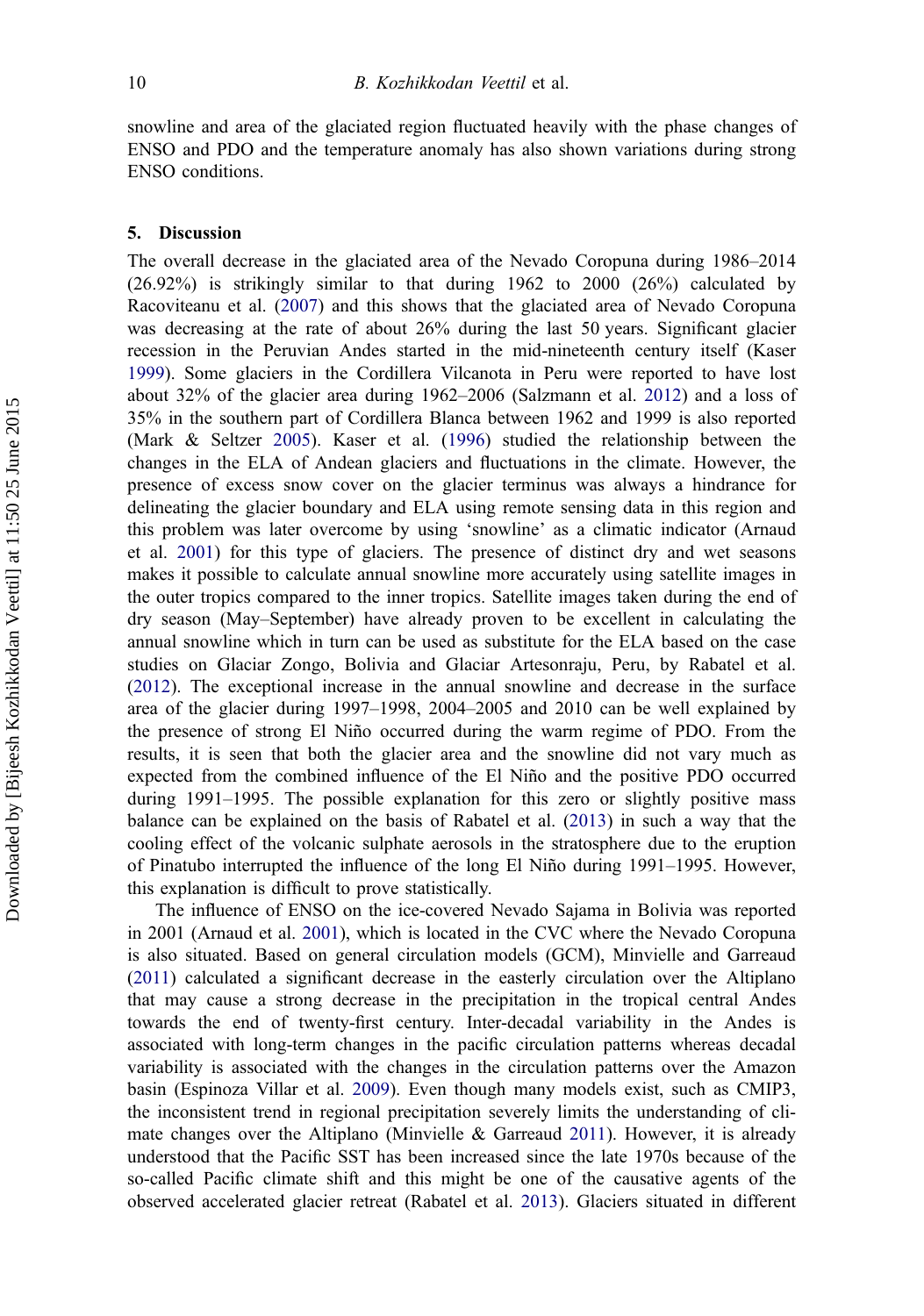climatic regimes can respond to similar climatic perturbations with different magnitudes (Sagredo & Lowell [2012\)](#page-12-0). In the tropical Andes, this difference in magnitude of response is very visible because the climate is influenced by Atlantic, Pacific and Westerly circulation in varying magnitudes. This magnitude of the influence of the circulation patterns vary from the inner to the outer tropics and results in different MMP and temperature patterns. Altitude is also another important factor that controls the glacier recession in response to climate change (Chevallier et al. [2011](#page-11-0)). The rate of increase/decrease in the snowline situated at higher altitude (snowline 1) was found to fluctuate less compared to those at a lower altitude (snowline 2 and snowline 3). This is because the higher altitudes in this region are fed by heavy snowfall (note that the maximum precipitation occurs in the summer in low tropical latitudes) whereas rapid ice melting occurs in the lowest parts (Chevallier et al. [2011\)](#page-11-0). At higher altitudes, temperature is also lesser compared to the low-lying glaciers.

Herreros et al. [\(2009](#page-11-0)) mentioned that there was no change in the quantity of precipitation in the study area during the strong El Niño during 1997–1998, but glacier mass loss was high from our results. However, by using NCEP-NCAR reanalysis data, Pouyaud ([2005](#page-12-0)) could find a correlation between the runoff from the glaciated drainage basins in the Cordillera Blanca and the air temperature. During the strong El Niño seasons, the temperature values were higher in the Coropuna region as well (Figure [5](#page-7-0)(B)). There exists a high correlation between the glacier mass loss and air temperature in the mid latitude and high-latitude glaciers (Braithwaite [1981\)](#page-11-0) and this explains how the El Niño events were followed by an elevation in annual snowline. The westerly (dry conditions) and the easterly (wet conditions) are the wind anomalies that are not centred over the central part of Altiplano and the location of these wind anomalies are important in determining the spatial pattern of the precipitation anomalies in the central Andes. A study on three drainage basins (Pacific, Titicaca and Amazonas) in Peru shows that the coastal region is having higher rainfall variability and hence higher runoff variability on seasonal and inter-annual timescales (Lavado Casimiro et al. [2012](#page-11-0)). It is clear that the increase in the runoff, if exists during low precipitation season, is solely due to accelerated glacier ablation.

#### 6. Conclusions

The Nevado Coropuna in the Cordillera Ampato has lost its 26.92% of total glaciated area during the last three decades (from  $57.57$  to  $42.19 \text{ km}^2$ ) and this decrease in the area followed the pattern of ENSO, particularly when in phase with PDO. This loss of glaciated area is important because the Peruvian Andes contains about 70% all tropical glaciers in the world. Exceptional cases were found during the prolonged El Niño period during 1991–1995, probably due to the influence of the Pinatubo eruption followed by the cooling effect of aerosols in the stratosphere. The fluctuations in area and annual snowline of this icecap in Peru during the phase changes of ENSO is immediate and higher compared to mountain glaciers in Ecuador or Bolivia and this indicates that glaciers in different climate zone (inner and outer tropics, for example) can show different magnitudes of response to identical climatic perturbation (El Niño, for example). Even though a correlation does not exist between the precipitation anomaly and ENSO in this region, the snowline fluctuations followed the ENSO patterns. It is highly recommended to include the influence of spatial barriers (mountain range) in the study of climate variability in the Andean countries.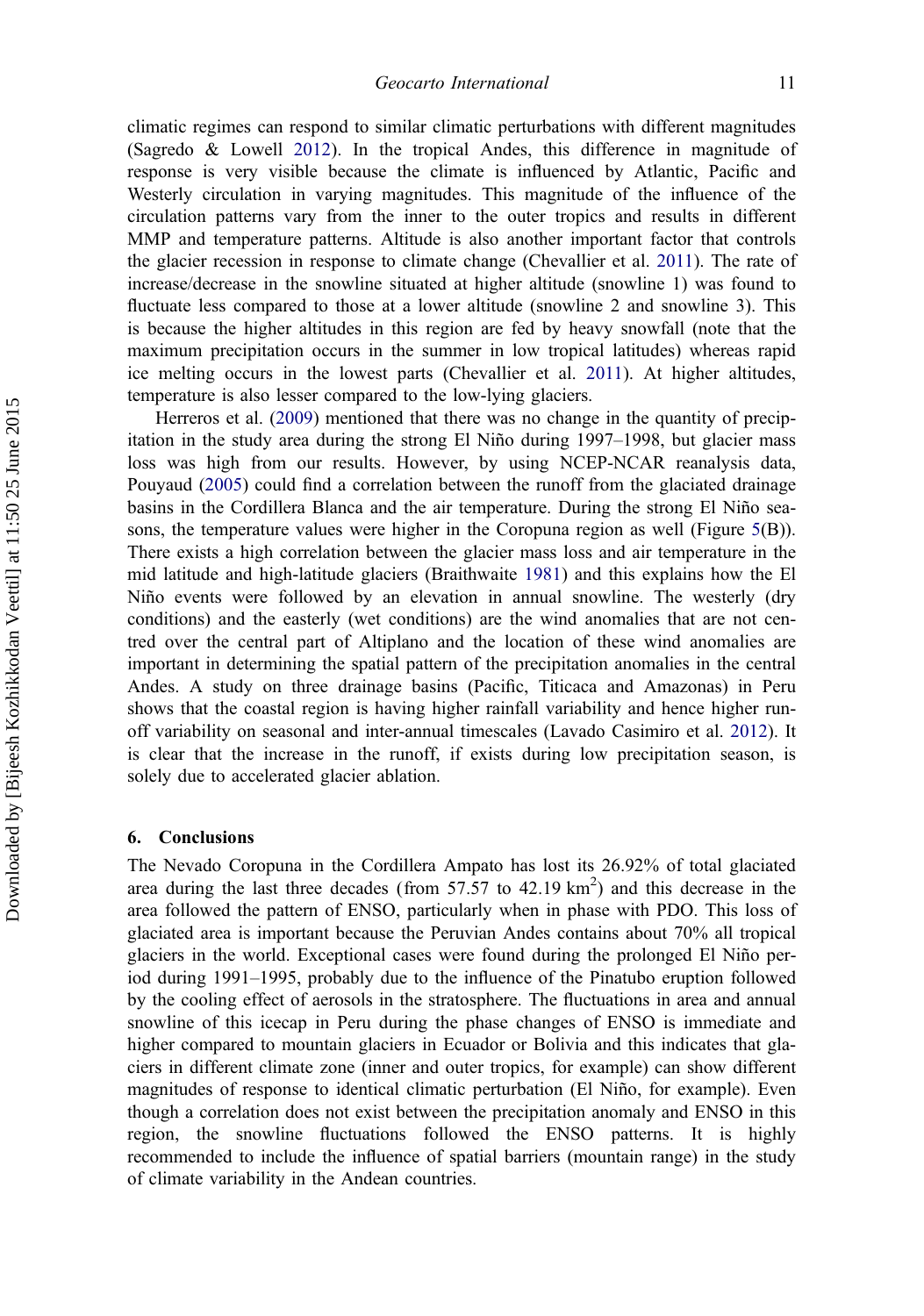## <span id="page-11-0"></span>Acknowledgements

First author acknowledges Fundação de Amparo à Pesquisa do Estado do Rio Grande do Sul (FAPERGS), Brazil, for his PhD research scholarship and Dr. Walter Silverio, University of Geneva, for the nice MMP graph based on meteorological stations near the study site.

#### Disclosure statement

No potential conflict of interest was reported by the authors.

# Funding

This work was supported by the Fundação de Amparo à Pesquisa do Estado do Rio Grande do Sul.

#### References

- Albert TH. 2002. Evaluation of remote sensing techniques for ice-area classification applied to the tropical Quelccaya ice cap, Peru. Polar Geogr. 26:210–226.
- Aniya M, Dhakal AS, Park S, Naruse R. 2000. Variations of Patagonian glaciers, South America, using RADARSAT and landsat images. Can J Remote Sens. 26:501–511.
- Arnaud Y, Muller F, Vuille M, Ribstein P. 2001. El niño-southern oscillation (ENSO) influence on a Sajama volcano glacier (Bolivia) from 1963 to 1998 as seen from Landsat data and aerial photography. J Geophys Res. 106:773–784.
- Bamber JL, Rivera A. 2007. A review of remote sensing methods for glacier mass balance determination. Global Planet Change. 59:138–148.
- Braithwaite RJ. 1981. On glacier energy balance, ablation, and air temperature. J Glaciol. 27:381–391.
- Bromley GRM, Hall BL, Rademaker KM, Todd CE, Racovteanu A. 2011. Late Pleistocene snowline fluctuations at Nevado Coropuna (15°S), southern Peruvian Andes. J Quat Sci. 26:305–317.
- Bromley GRM, Schaefer JM, Winckler G, Hall BL, Todd CE, Rademaker KM. 2009. Relative timing of last glacial maximum and late-glacial events in the central tropical Andes. Quat Sci Rev. 28:2514–2526.
- Chevallier P, Pouyaud B, Suarez W, Condom T. 2011. Climate change threats to environment in the tropical Andes: glaciers and water resources. Reg Environ Change. 11:179–187.
- Espinoza Villar JC, Ronchail J, Guyot JL, Cochonneau G, Naziano F, Lavado W, De Oliveira E, Pombosa R, Vauchel P. 2009. Spatio-temporal rainfall variability in the Amazon basin countries (Brazil, Peru, Bolivia, Colombia and Ecuador). Int J Climatol. 29:1574–1594.
- Garreaud RD. 2009. The Andes climate and weather. Adv Geosci. 22:3–11.
- Henderson KA, Thompson L, Lin PN. 1999. Recording of El Niño in ice core δ 18 O records from Nevado Huascarán, Peru. J Geophys Res—Atmos. 104:31053–31065.
- Herreros J, Moreno I, Taupin JD, Ginot P, Patris N, De Angelis M, Ledru MP, Delachaux F, Schotterer U. 2009. Environmental records from temperate glacier ice on Nevado Coropuna saddle, southern Peru. Adv Geosci. 22:27–34.
- Huh K, Mark BG, Hopkinson C. 2012. Changes of topographic context of the Yanamarey glacier in the tropical Peruvian Andes. Proceedings of the Remote sensing Hydrology symposium, September 2010, Jackson, Wyoming, USA: International Association of Hydrological Sciences, IAHS publications 352, 333–336.
- Kaser G. 1999. A review of the modern fluctuations of tropical glaciers. Global Planet Change. 22:93–103.
- Kaser G, Hastenrath S, Ames A. 1996. Mass balance profiles on tropical glaciers. Zeitschrift fuer Gletscherkunde und Glazialgeologie. 32:75–81.
- Lavado-Casimiro WS, Felipe O, Silvestre E, Bourrel L. 2013. ENSO impact on hydrology in Peru. Adv Geosci. 33:33–39.
- Lavado Casimiro WS, Ronchail J, Labat D, Espinoza JC, Guyot JL. 2012. Basin-scale analysis of rainfall and runoff in Peru (1969–2004): Pacific, Titicaca and Amazonas drainages. Hydrol Sci J. 57:625–642.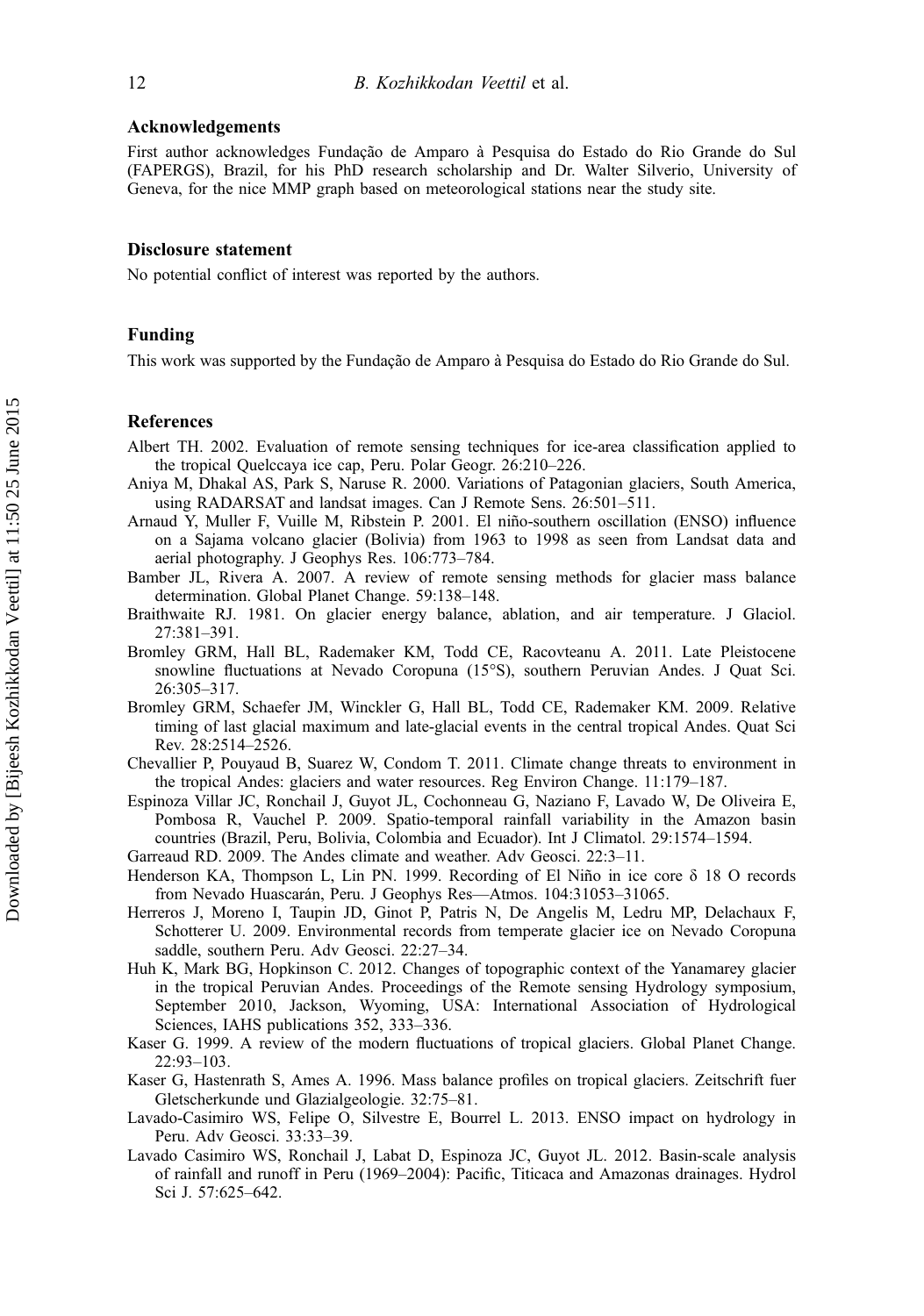- <span id="page-12-0"></span>Mark B, Seltzer GO. 2005. Evaluation of recent glacier recession in the Cordillera Blanca, Peru (AD 1962–1999): spatial distribution of mass loss and climatic forcing. Quat Sci Rev. 24:2265–2280.
- Minvielle M, Garreaud R. 2011. Projecting rainfall changes over the South American Altiplano. J Clim. 24:4577–4583.
- Peduzzi P, Herold C, Silverio W. 2010. Assessing high altitude glacier thickness, volume and area changes using field, GIS and remote sensing techniques: the case of Nevado Coropuna (Peru). Cryosphere. 4:313–323.
- Pope A, Rees G (2014) Using *in situ* spectra to explore Landsat classification of glacier surfaces. Int J Applied Earth Obs Geoinf. 27:42–52.
- Pouyaud B. 2005. Devenir des ressources en eau glaciaire de la Cordillère Blanche [Glaciers becoming water resources in the Cordillera Blanca]. Hydrol Sci J. 50:999–1021.
- Rabatel A, Bermejo A, Loarte E, Soruco A, Gomez J, Leonardini G, Vincent C, Sicart JE. 2012. Can the snowline be used as an indicator of the equilibrium line and mass balance for glaciers in the outer tropics? J Glaciol. 58:1027–1036.
- Rabatel A, Francou B, Soruco A, Gomez J, Cáceres B, Ceballos JL, Basantes R, Vuille M, Sicart JE, Huggel C, et al. 2013. Current state of glaciers in the tropical Andes: a multi-century perspective on glacier evolution and climate change. Cryosphere. 7:81–102.
- Racoviteanu A, Manley WF, Arnaud Y, Williams MW. 2007. Evaluating digital elevation models for glaciologic applications: an example from Nevado Coropuna, Peruvian Andes. Peruvian Andes Global Planet Change. 59:110–125.
- Racoviteanu A, Arnaud Y, Williams MW, Ordoñez J. 2008. Decadal changes in glacier parameters in the Cordillera Blanca, Peru, derived from remote sensing. J Glaciol. 54:499–510.
- Sagredo EA, Lowell TV. 2012. Climatology of Andean glaciers: a framework to understand glacier response to climate change. Global Planet Change. 86–87:101–109.
- Salzmann N, Huggel C, Calanca P, Díaz A, Jonas T, Jurt C., Konzelmann T, Lagos P, Rohrer M, Silverio W, Zappa M. 2009. Integrated assessment and adaptation to climate change impacts in the Peruvian Andes. Adv Geosci. 22:35–39.
- Salzmann N, Huggel C, Rohrer M, Silverio W, Mark BG, Burns P, Portocarrero C. 2012. Glacier changes and climate trends derived from multiple sources in the data scarce Cordillera Vilcanota region, Southern Peruvian Andes. Cryosphere Discuss. 6:387–426.
- Sidjak RW, Wheate RD. 1999. Glacier mapping of the Illecillewaet icefield, British Columbia, Canada, using Landsat TM and digital elevation data. I J Remote Sens. 20:273–284.
- Silverio W. 2005. Análisis de los parámetros climáticos de las estaciones en la región del Nevado Coropuna (6425 m.s.n.m.), Arequipa, Perú. Informe preparado para la GTZ-Arequipa-PERU (COPASA), en le marco del Proyecto Estudio del Retroceso Glaciar en el Nevado Coropuna, Arequipa, Perú. 16. (internal document)
- Thompson LG. 2000. Ice core evidence for climate change in the tropics: implications for our future. Quat Sci Rev. 19:19–35.
- Ubeda J. 2011. El impacto del cambio climático en los glaciares del complejo volcánico Nevado Coropuna, Cordillera Occidental de los Andes, [PhD Thesis]. Spain: Universidad Complutense de Madrid.
- Veettil BK, Leandro Bayer Maier É, Bremer UF, de Souza SF. 2014. Combined influence of PDO and ENSO on northern Andean glaciers: a case study on the Cotopaxi ice-covered volcano, Ecuador. Clim Dyn. 43:3439–3448.
- Vuille M. 2013. Climate change and water resources in the tropical Andes. Inter-American Development Bank (IDB) Technical Note No. IDB-TN-515.
- Vuille M, Bradley R, Keimig F. 2000. Climate variability in the Andes of Ecuador and its relation to tropical Pacific and Atlantic sea surface temperature anomalies. J Clim. 13:2520–2535.
- Vuille M, Francou B, Wagnon P, Juen I, Kaser G, Mark B, Bradley RS. 2008. Climate change and tropical Andean glaciers: past, present and future. Earth Sci Rev. 89:79–96.
- Vuille M, Keimig F. 2004. Interannual variability of summertime convective cloudiness and precipitation in the Central Andes derived from ISCCP-B3 data. J Clim. 17:3334–3348.
- Wagnon P, Ribstein P, Kaser G, Berton P. 1999. Energy balance and runoff seasonality of a Bolivian glacier. Global Planet Change. 22:49–58.
- Wang J, Li W. 2003. Comparison of methods of snow cover mapping by analysing the solar spectrum of satellite remote sensing data in China. Int J Remote Sens. 24:4129–4136.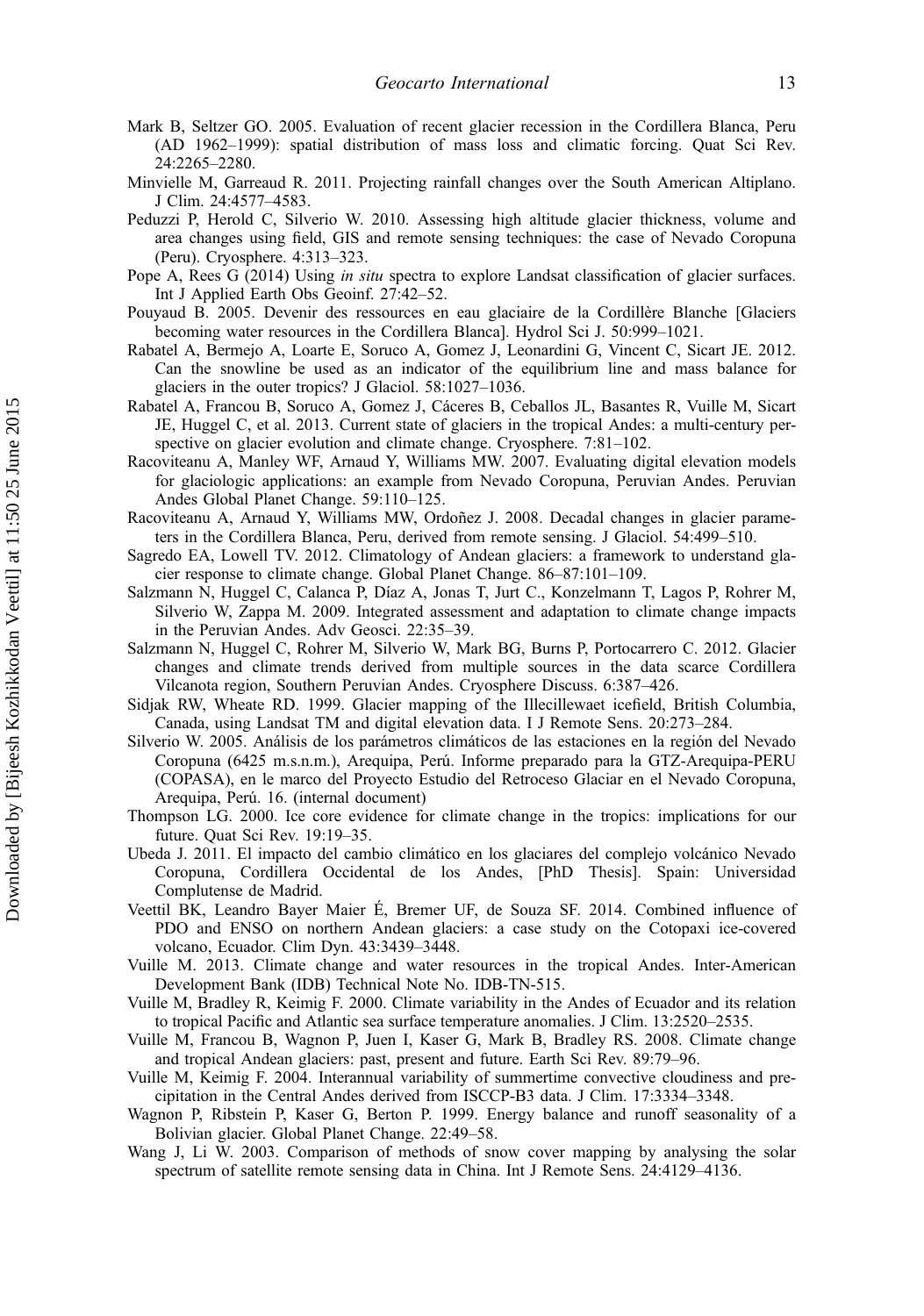This article was downloaded by: [Bijeesh Kozhikkodan Veettil] On: 25 June 2015, At: 11:50 Publisher: Taylor & Francis Informa Ltd Registered in England and Wales Registered Number: 1072954 Registered office: Mortimer House, 37-41 Mortimer Street, London W1T 3JH, UK





# **Geocarto International**

Publication details, including instructions for authors and subscription information: <http://www.tandfonline.com/loi/tgei20>

# **Variations in annual snowline and area of an ice-covered stratovolcano in the Cordillera Ampato, Peru, using remote sensing data (1986–2014)**

Bijeesh Kozhikkodan Veettil<sup>ab</sup>, Ulisses Franz Bremer<sup>ab</sup>, Sergio Florêncio de Souza<sup>a</sup>, Éder Leandro Bayer Maier<sup>c</sup> & Jefferson Cardia Simões<sup>b</sup>

<sup>a</sup> Centro Estadual de Pesquisas em Sensoriamento Remoto e Meteorologia (CEPSRM), Federal University of Rio Grande do Sul (UFRGS), Porto Alegre, Brazil

<sup>b</sup> Centro Polar e Climático (CPC), Federal University of Rio Grande do Sul (UFRGS), Porto Alegre, Brazil

<sup>c</sup> Institute of Social and Information Science, Federal University of Rio Grande (FURG), Rio Grande, Brazil

Accepted author version posted online: 08 Jun 2015.Published online: 25 Jun 2015.

**To cite this article:** Bijeesh Kozhikkodan Veettil, Ulisses Franz Bremer, Sergio Florêncio de Souza, Éder Leandro Bayer Maier & Jefferson Cardia Simões (2015): Variations in annual snowline and area of an ice-covered stratovolcano in the Cordillera Ampato, Peru, using remote sensing data (1986–2014), Geocarto International, DOI: [10.1080/10106049.2015.1059902](http://www.tandfonline.com/action/showCitFormats?doi=10.1080/10106049.2015.1059902)

**To link to this article:** <http://dx.doi.org/10.1080/10106049.2015.1059902>

# PLEASE SCROLL DOWN FOR ARTICLE

Taylor & Francis makes every effort to ensure the accuracy of all the information (the "Content") contained in the publications on our platform. However, Taylor & Francis, our agents, and our licensors make no representations or warranties whatsoever as to the accuracy, completeness, or suitability for any purpose of the Content. Any opinions and views expressed in this publication are the opinions and views of the authors, and are not the views of or endorsed by Taylor & Francis. The accuracy of the Content should not be relied upon and should be independently verified with primary sources of information. Taylor and Francis shall not be liable for any losses, actions, claims, proceedings, demands, costs, expenses, damages, and other liabilities whatsoever or